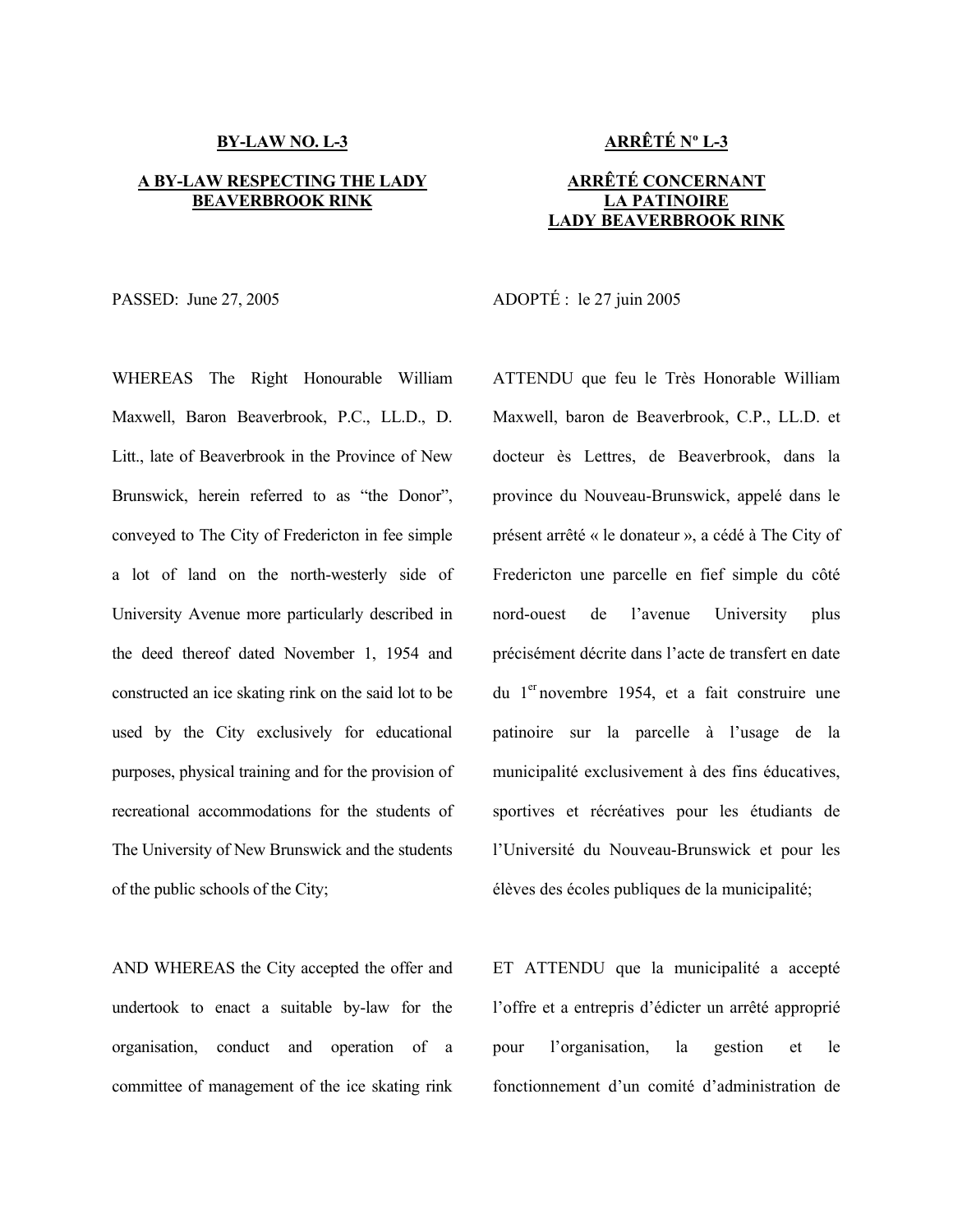and for the organisation, conduct and operation thereof with full power to manage such ice skating rink and premises;

### BE IT ENACTED by the Council of the City of

Fredericton as follows:

# **1. NAME 1. NOM**

The name of the ice skating rink herein referred to shall be the "Lady Beaverbrook Rink."

### **2. COMMITTEE 2. COMITÉ**

- 2.01 (1) There is hereby established a committee called the "Committee of Management of the Lady Beaverbrook Rink," hereinafter sometimes referred to as "the Committee," which shall have the management and control of the Lady Beaverbrook Rink.
	- (2) The Committee shall consist of seven members, namely:
		- (a) the Chairperson;
		- (b) the Mayor;
		- (c) the City Administrator;
		- (d) the President of the University of New Brunswick;
		- (e) the Comptroller of the University of New Brunswick;

and

 (f) 2 citizens of the City who shall be appointed by the Council.

la patinoire, lequel comité a les pleins pouvoirs d'administrer la patinoire et les lieux, et pour l'organisation, la gestion et le fonctionnement de la patinoire,

À CES CAUSES, le conseil municipal de Fredericton édicte :

Le nom de la patinoire ci-mentionnée est la patinoire Lady Beaverbrook Rink.

- 2.01 (1) Est établi par les présentes un comité appelé « comité de direction de la patinoire Lady Beaverbrook Rink », parfois appelé ci-après le comité, pour assurer la direction et le contrôle de la patinoire Lady Beaverbrook Rink.
	- (2) Le comité est composé de sept membres, à savoir :
		- a) le président;
		- b) le maire;
		- c) l'administrateur municipal;
		- d) le recteur de l'Université du Nouveau-Brunswick;
		- e) le contrôleur de l'Université du Nouveau-Brunswick;
		- f) deux citoyens de la municipalité nommés par le conseil.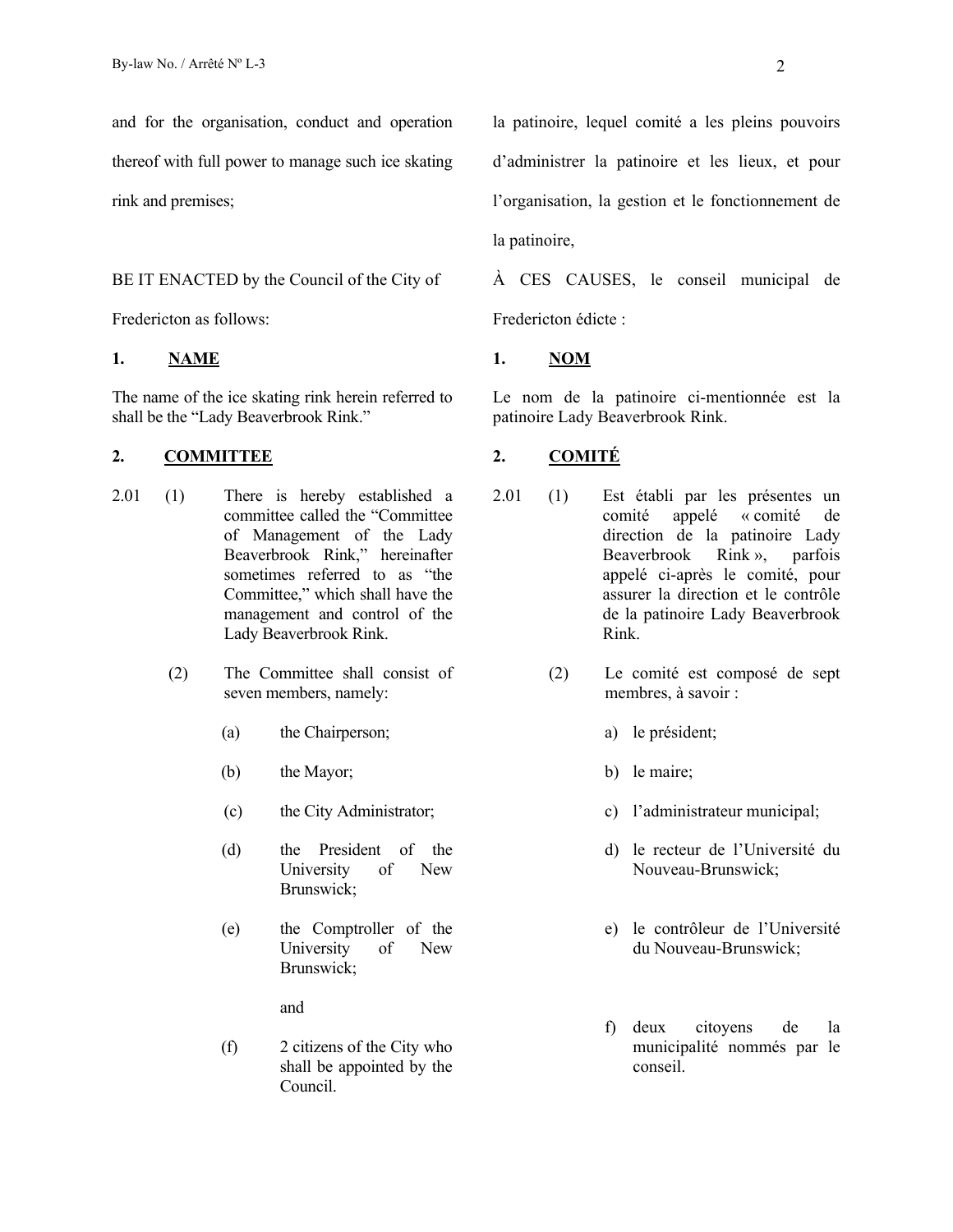- (3) The Mayor, the City Administrator, the President of the University of New Brunswick and the Comptroller of the University of New Brunswick shall hold office during the term of their respective offices.
- (4) When a vacancy occurs in the office of Chairperson, the Council shall appoint an impartial citizen to be Chairperson upon nomination by unanimous decision of the remaining members of the Committee, or if such decision is not made within one month after the vacancy occurs, the nominations shall be made by the Chief Justice of New Brunswick.
- (5) The Chairperson shall hold office for a term of 5 years from the date of the appointment.
- (6) The 2 citizens appointed to the Committee shall hold office for a term expiring at the same time as the term of office of the Council which appoints them.
- 2.02 (1) Each member of the Committee including the Chairperson shall have 1 vote in the transaction of the business of the Committee.
	- (2) Where there is an equality of votes the Chairperson in addition to his/her original vote shall have a second or casting vote.
- 2.03 The Committee may make regulations not inconsistent with this by-law with respect to the procedure of the Committee but no such regulation shall be effective until approved by resolution of the Council.
- 2.04 The Committee shall elect from among its 2.04 Le comité nomme parmi ses membres un
- (3) Le maire, l'administrateur municipal, le recteur de l'Université du Nouveau-Brunswick et le contrôleur de l'Université du Nouveau-Brunswick exercent leurs fonctions pour la durée de leurs mandats respectifs.
- (4) En cas de vacance du poste de président, le conseil nomme au poste de président un citoyen impartial désigné à l'unanimité par les membres restants du comité, et, si une telle nomination n'a pas eu lieu un mois après la vacance, la nomination incombe au juge en chef du Nouveau-Brunswick.
- (5) Le président occupe son poste pour un mandat de cinq ans à compter de la date de sa nomination.
- (6) Le mandat des deux citoyens nommés au comité prend fin au même moment que celui du conseil qui les a nommés.
- 2.02 (1) Chaque membre du comité, y compris le président, a droit à une voix dans la conduite des affaires du comité.
	- (2) En cas d'égalité des voix, le président, en plus de sa voix initiale, jouit d'une deuxième voix, qui est prépondérante.
- 2.03 Le comité peut adopter des règlements conformes au présent arrêté en ce qui touche son règlement intérieur, mais ces règlements n'entrent en vigueur qu'une fois approuvés par voie de résolution du conseil.
-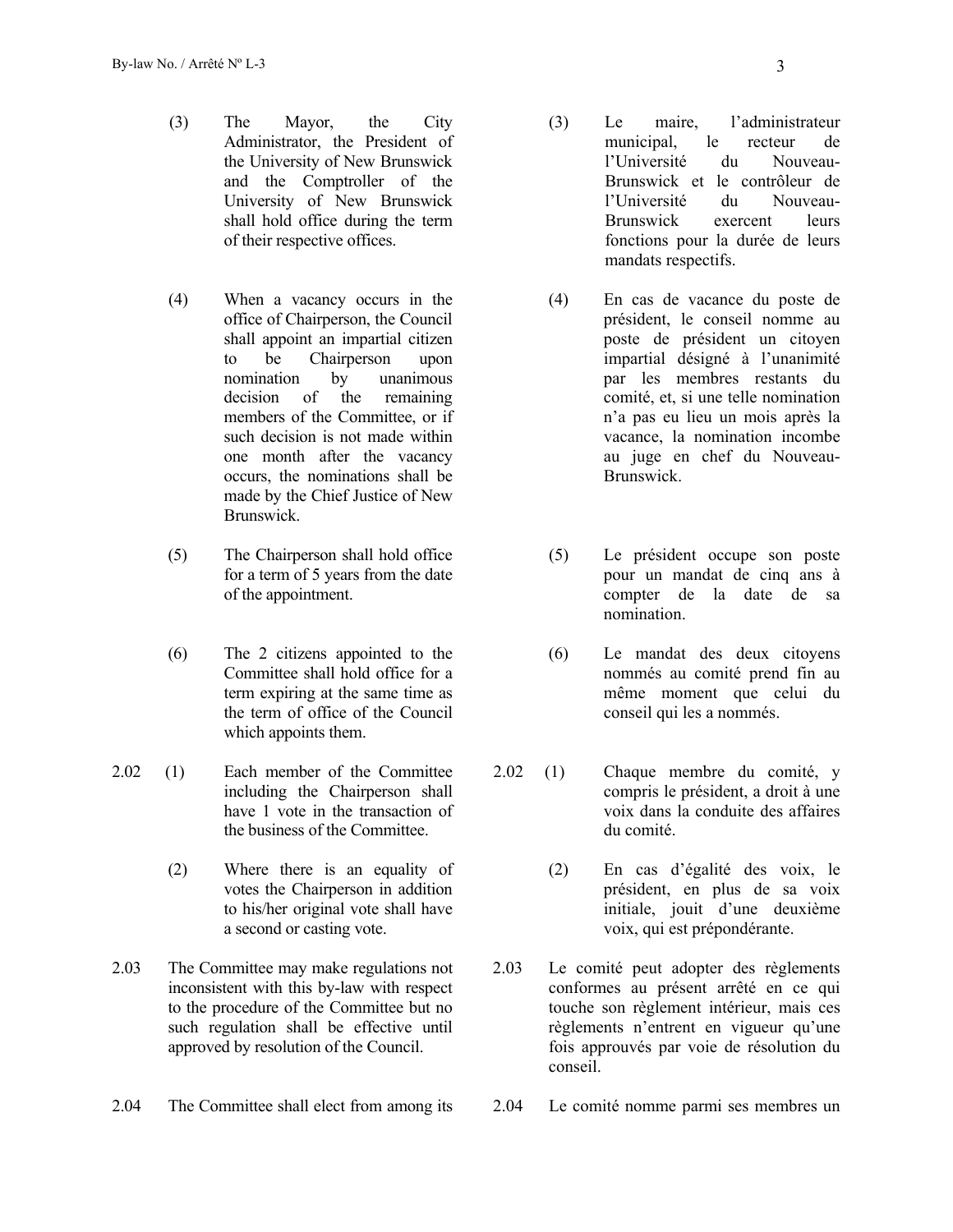members a Vice-Chairperson who shall act in the absence of the Chairperson, and a Secretary of the Committee.

- 2.05 The Committee may employ such temporary employees as may be necessary for the conduct of its affairs but all permanent appointments relating to the management of the Lady Beaverbrook Rink shall be made by the Council.
- 2.06 The Committee shall have such ancillary powers as may be necessary for the exercise of its powers.
- 2.07 All expenditures proposed by the Committee shall be subject to the control of the Council.
- 2.08 Meetings of the Committee shall be called by the Secretary when requested by the Chairperson, or any 2 members.
- 2.09 A quorum of the Committee shall consist of 3 members.
- 2.10 The Committee shall keep regular minutes of its meetings and file a copy of such minutes with the City Clerk.
- 2.11 The Committee shall submit an annual report to the City.

- 3.01 By-law No. L-3, A By-law Respecting the Lady Beaverbrook Rink, and amendments thereto, given third reading on September 10, 1990, is hereby repealed.
- 3.02 The repeal of By-law No. L-3, A By-law Respecting the Lady Beaverbrook Rink, of the City of Fredericton, shall not affect any penalty, forfeiture or liability, incurred before such repeal or any proceeding for enforcing the same completed or pending at the time of repeal; nor shall it repeal, defeat, disturb, invalidate or prejudicially affect any

vice-président, qui remplace le président pendant son absence, et un secrétaire pour le comité.

- 2.05 Le comité peut engager les employés temporaires nécessaires à la poursuite de ses activités, mais toutes les nominations permanentes liées à la gestion de la patinoire Lady Beaverbrook Rink sont effectuées par le conseil.
- 2.06 Le comité détient les pouvoirs auxiliaires nécessaires à l'exercice de ses fonctions.
- 2.07 Toutes les dépenses proposées par le comité sont subordonnées au contrôle du conseil.
- 2.08 Les réunions du comité sont convoquées par le secrétaire sur demande du président ou de deux membres.
- 2.09 Le quorum du comité est de trois membres.
- 2.10 Le comité tient des procès-verbaux réguliers de ses réunions et dépose une copie de ces procès-verbaux auprès du secrétaire municipal.
- 2.11 Le comité remet un rapport annuel à la municipalité.

# **3. REPEAL PROVISIONS 3. DISPOSITIONS ABROGATIVES**

- 3.01 Est abrogé l'arrêté n<sup>o</sup> L-3 intitulé *A Bylaw Respecting the Lady Beaverbrook Rink*, adopté en troisième lecture le 10 septembre 1990, ensemble ses modifications.
- 3.02 L'abrogation de l'arrêté susmentionné n'a aucun effet sur les peines ou confiscations encourues, ou sur la responsabilité engagée, avant cette abrogation, ni sur les procédures d'exécution y afférentes achevées ou pendantes au moment de celle-ci; elle n'a pas non plus pour effet d'abroger, d'annuler, de modifier, d'invalider ou d'altérer quoi que ce soit